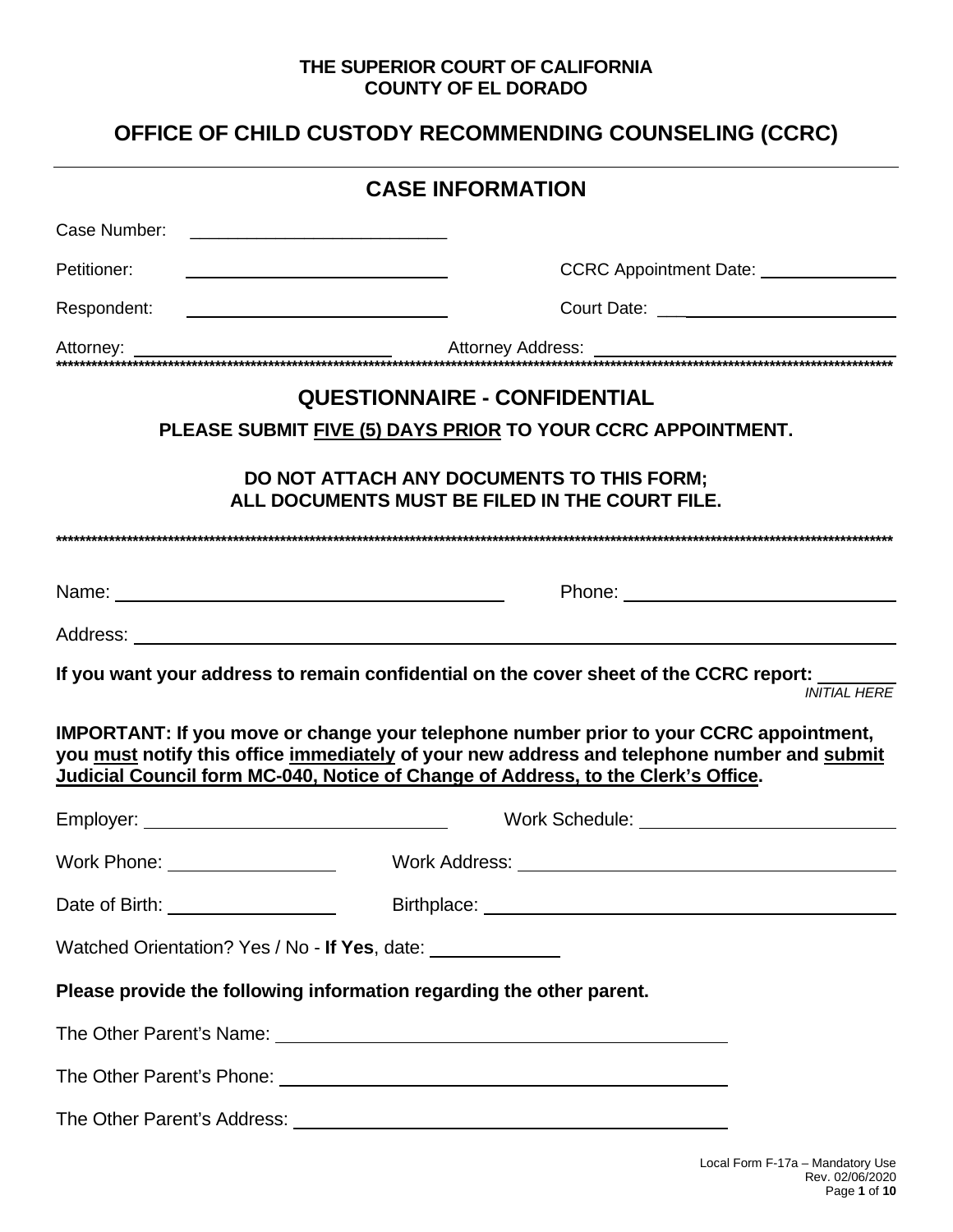### **YOUR INFORMATION**

Please answer **all** questions as **completely** as possible. This will enable your CCRC to assist you and the other parent in working out a custody plan that is in the best interest of your child(ren).

| Child's Name and Relationship to<br>You                                                                                                                                                                                       | Age | Date of<br><b>Birth</b> | Gender | <b>School</b>                                 | Grade    |
|-------------------------------------------------------------------------------------------------------------------------------------------------------------------------------------------------------------------------------|-----|-------------------------|--------|-----------------------------------------------|----------|
| 1.                                                                                                                                                                                                                            |     |                         |        |                                               |          |
| 2.                                                                                                                                                                                                                            |     |                         |        |                                               |          |
| 3.                                                                                                                                                                                                                            |     |                         |        |                                               |          |
| 4.                                                                                                                                                                                                                            |     |                         |        |                                               |          |
| Date of Marriage or Cohabitation: ________________________Date of Separation: _______________________________                                                                                                                 |     |                         |        |                                               |          |
| If dissolution file, date:                                                                                                                                                                                                    |     |                         |        |                                               |          |
| What is the distance between the parents' residences?<br>What is the distance between the parents' residences?                                                                                                                |     |                         |        |                                               |          |
| In a current relationship? Yes / No Are you married? Yes / No Living together? Yes / No                                                                                                                                       |     |                         |        |                                               |          |
|                                                                                                                                                                                                                               |     |                         |        |                                               |          |
|                                                                                                                                                                                                                               |     |                         |        | LIST THE FULL NAME OF ALL ADULTS IN YOUR HOME |          |
| 1.                                                                                                                                                                                                                            |     |                         | 3.     |                                               |          |
| $\overline{2}$ .                                                                                                                                                                                                              |     |                         | 4.     |                                               |          |
| Are you or have you been in counseling? Yes / No                                                                                                                                                                              |     |                         |        |                                               |          |
| If Yes, please provide:                                                                                                                                                                                                       |     |                         |        |                                               |          |
|                                                                                                                                                                                                                               |     |                         |        | Phone: <u>_________</u>                       |          |
|                                                                                                                                                                                                                               |     |                         |        |                                               | Date(s): |
| Have you been hospitalized for psychiatric or drug/alcohol reasons? Yes / No                                                                                                                                                  |     |                         |        |                                               |          |
|                                                                                                                                                                                                                               |     |                         |        |                                               |          |
| Has the other parent ever been in counseling or hospitalized for psychiatric reasons? Yes / No                                                                                                                                |     |                         |        |                                               |          |
| If Yes, date(s): example and a set of the set of the set of the set of the set of the set of the set of the set of the set of the set of the set of the set of the set of the set of the set of the set of the set of the set |     |                         |        |                                               |          |

# **LIST ALL CHILDREN IN YOUR HOME**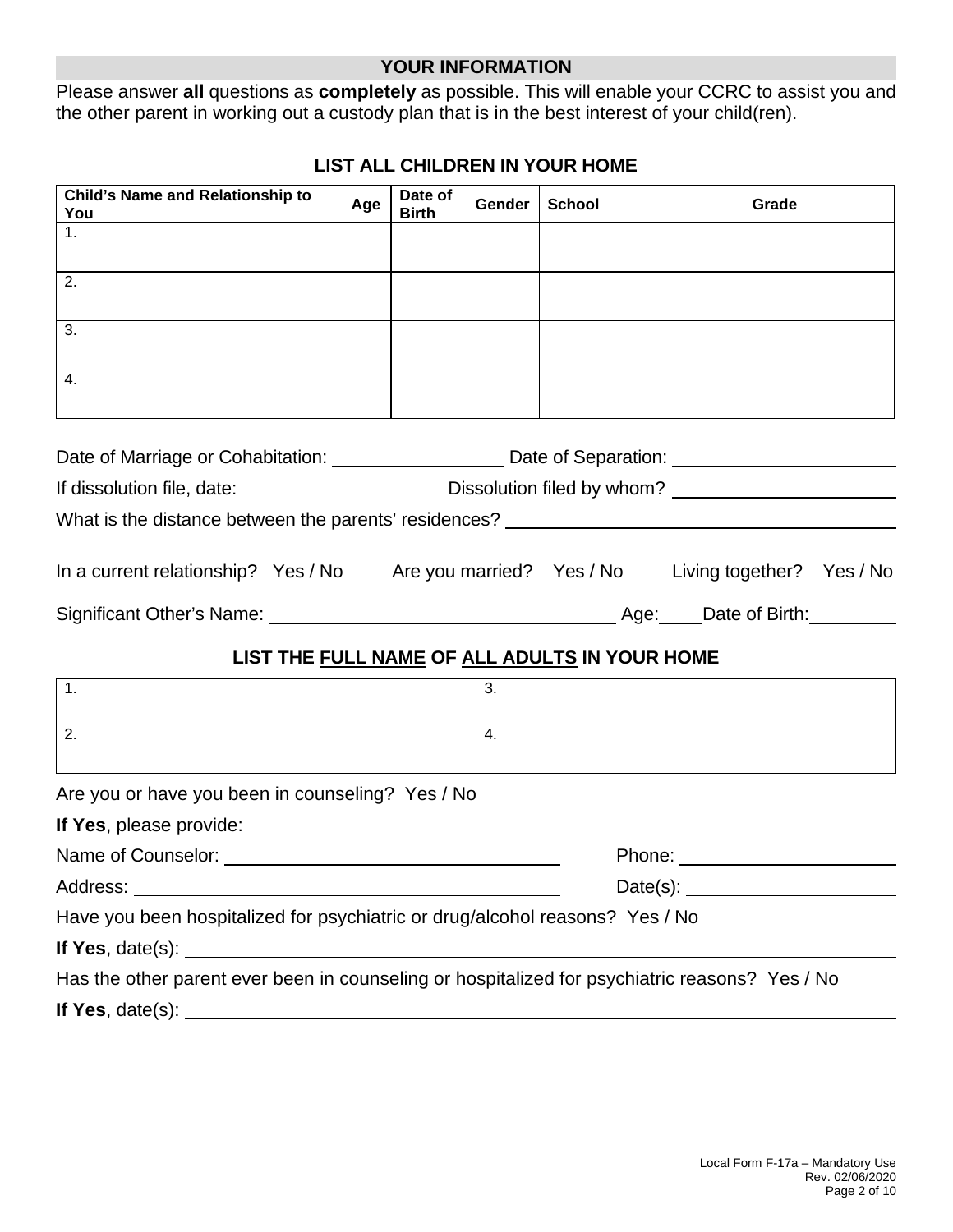Is there a history of current drug or alcohol abuse by either parent? Yes / No

**If Yes**, who:

**If Yes**, please explain:

Have you or the other parent ever been arrested or convicted of a crime? Yes / No **If Yes**, please provide:

| Who | Month(s)/Year(s) | Charge(s) | Outcome(s) |
|-----|------------------|-----------|------------|
|     |                  |           |            |
|     |                  |           |            |
|     |                  |           |            |
|     |                  |           |            |

What is your greatest fear regarding the custody and/or welfare of your child(ren)?

Since the separation, what is your current parenting arrangement?

Have there been allegations of abuse or neglect regarding any child(ren)? Yes / No **If Yes**, please explain:

Is there current or past involvement with Child Protective Services? Yes / No

**If yes**, County:

Name and Phone Number of Social Worker: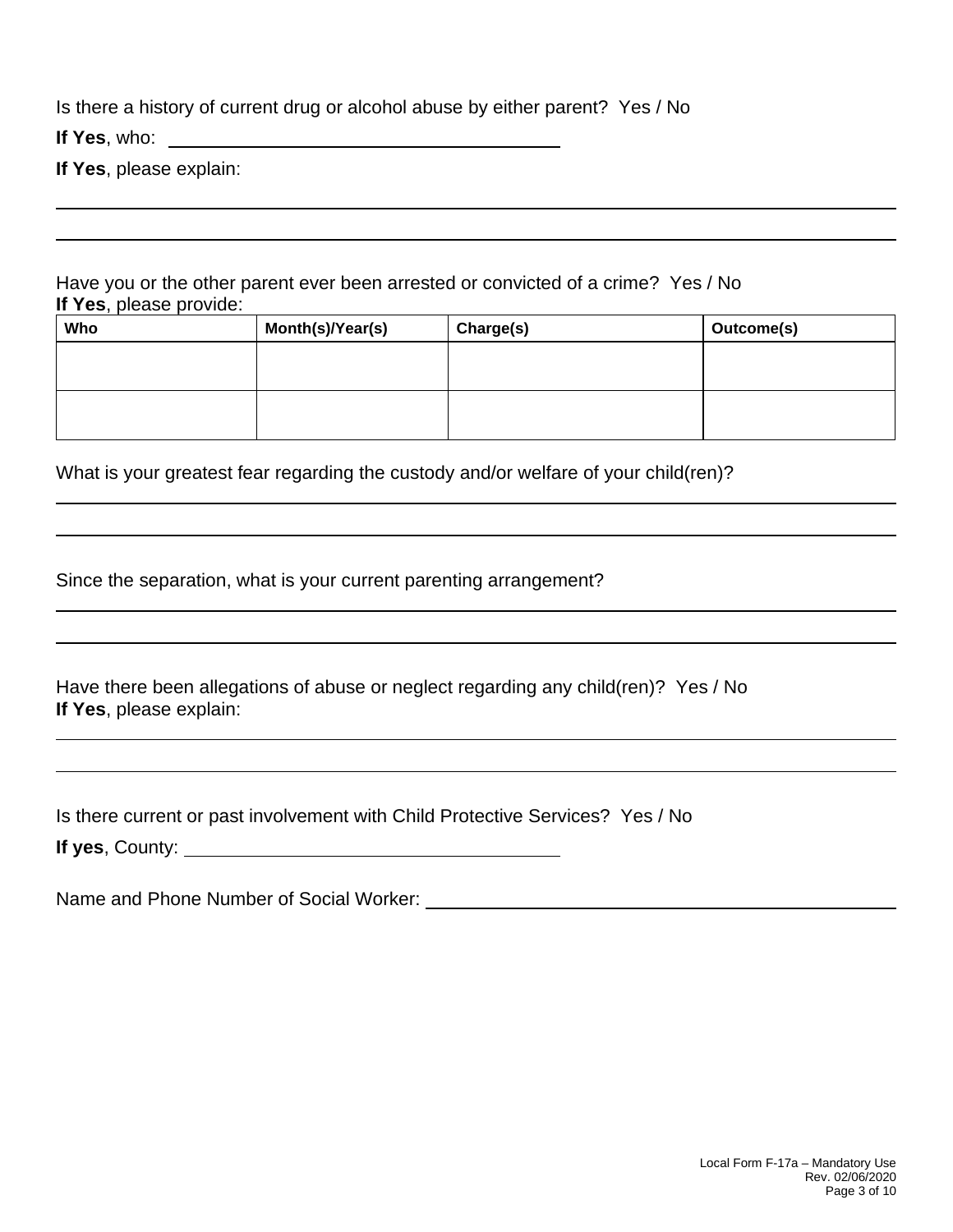# **CHILD(REN)'S INFORMATION**

What have you told your child(ren) about your separation, divorce or this custody dispute?

#### Describe each child's temperament, personality and special problems now and during infancy.

| <b>Name of Child</b> | Temperament | <b>Personality</b> | <b>Special Problems</b> |
|----------------------|-------------|--------------------|-------------------------|
|                      |             |                    |                         |
|                      |             |                    |                         |
|                      |             |                    |                         |
|                      |             |                    |                         |
|                      |             |                    |                         |
|                      |             |                    |                         |
|                      |             |                    |                         |
|                      |             |                    |                         |

Does any child have special needs? Yes / No

**If Yes**, please explain:

### Describe each child's major interests, activities and school performance at the present time.

| <b>Name of Child</b> | <b>Interests</b> | <b>Activities</b> | <b>School Performance</b> |
|----------------------|------------------|-------------------|---------------------------|
|                      |                  |                   |                           |
|                      |                  |                   |                           |
|                      |                  |                   |                           |
|                      |                  |                   |                           |
|                      |                  |                   |                           |
|                      |                  |                   |                           |
|                      |                  |                   |                           |
|                      |                  |                   |                           |

Is any child in counseling or received counseling in the past? Yes / No

#### **If Yes**, please provide:

| <b>Name of Child</b> | <b>Name of Counselor</b> | <b>Address</b> | Date(s) |
|----------------------|--------------------------|----------------|---------|
|                      |                          |                |         |
|                      |                          |                |         |
|                      |                          |                |         |
|                      |                          |                |         |
|                      |                          |                |         |
|                      |                          |                |         |
|                      |                          |                |         |
|                      |                          |                |         |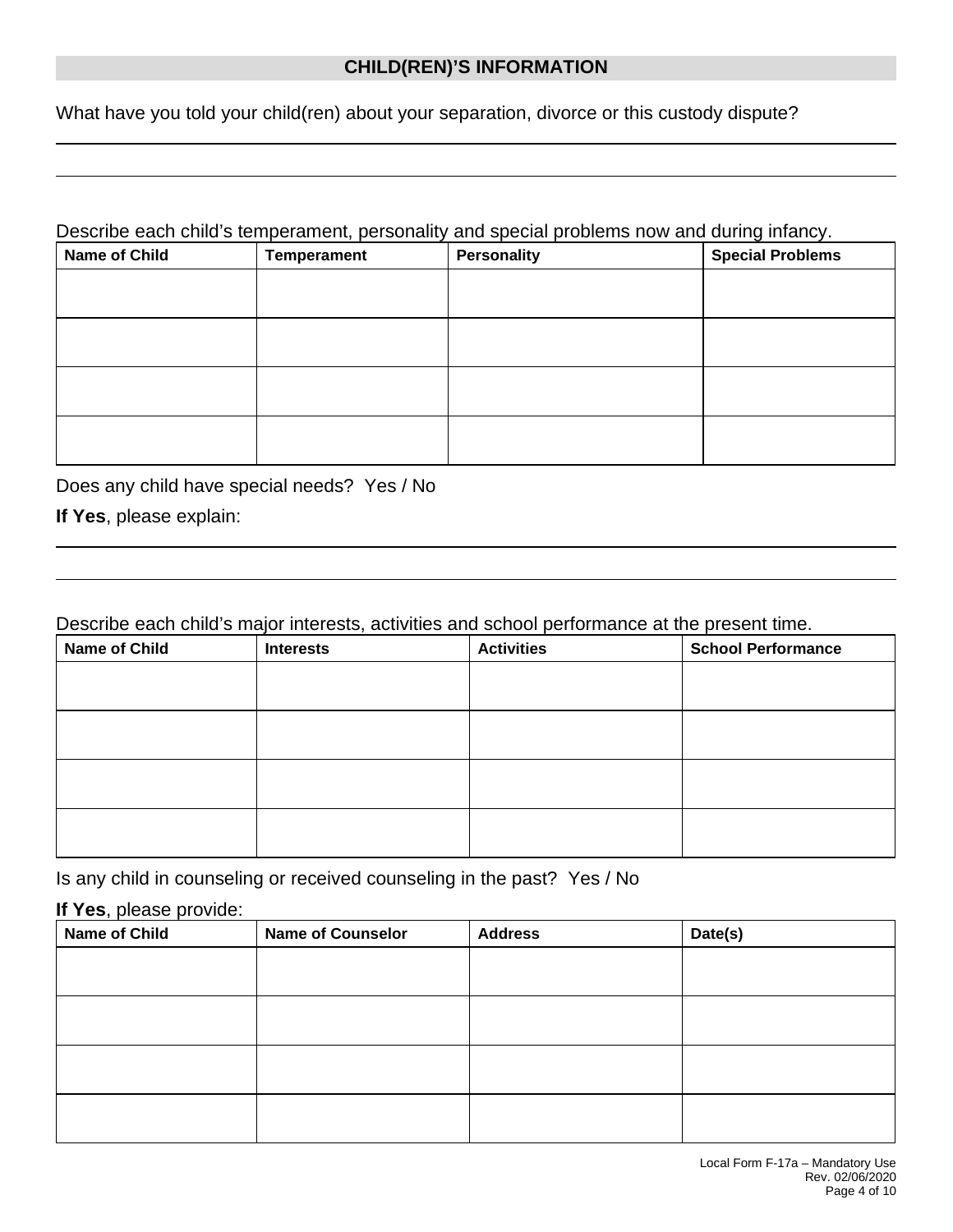# Does any child take medication? Yes / No

#### **If Yes**, please provide:

| <b>Name of Child</b> | <b>Medication(s)</b> | Reason(s) |
|----------------------|----------------------|-----------|
|                      |                      |           |
|                      |                      |           |
|                      |                      |           |
|                      |                      |           |
|                      |                      |           |
|                      |                      |           |
|                      |                      |           |
|                      |                      |           |

Describe your relationship with and activities you enjoy doing with your child(ren):

What are the positive and negative results of your child(ren) spending time with you?

Briefly describe some positive qualities of the other parent:

What are the positive and negative results of your child(ren) spending time with the other parent?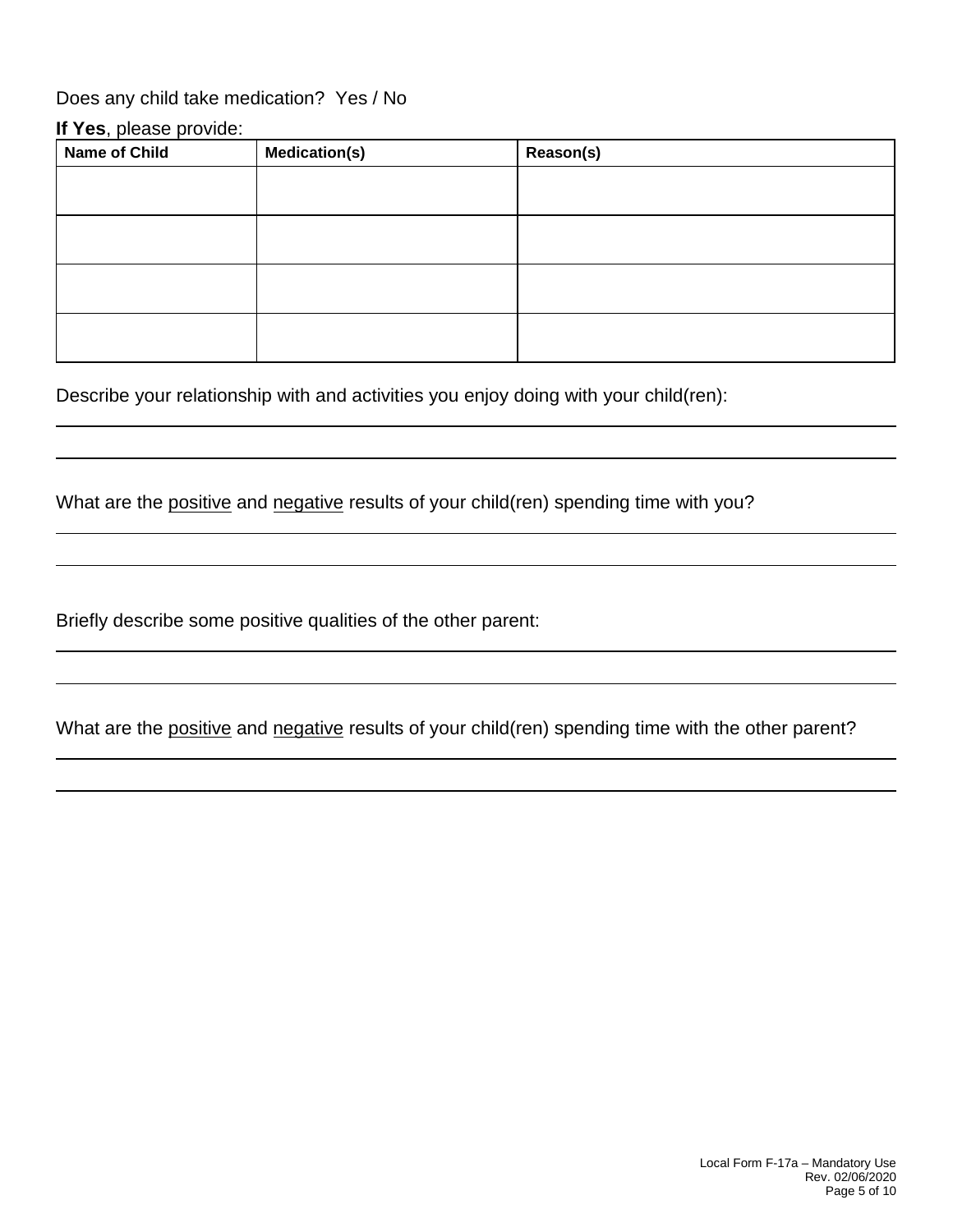#### **PARENTING PLAN**

Is there a current court order relating to the custody and/or parenting time of the child(ren)? Yes / No

# **If Yes**, check appropriate boxes:

| <b>Joint Legal Custody</b>                       | <b>YES</b>       | L | <b>NO</b>        |  |  |  |
|--------------------------------------------------|------------------|---|------------------|--|--|--|
| <b>Sole Legal Custody</b>                        | To Mother        | I | To Father        |  |  |  |
| <b>Supervised Visitation</b>                     | To Mother        | L | <b>To Father</b> |  |  |  |
| <b>Joint Physical Custody</b>                    | <b>YES</b>       | I | <b>NO</b>        |  |  |  |
| <b>Sole Physical Custody</b>                     | <b>To Mother</b> | L | <b>To Father</b> |  |  |  |
| <b>Current Parenting Plan (please describe):</b> |                  |   |                  |  |  |  |
|                                                  |                  |   |                  |  |  |  |

If there is no court order or you have made other arrangements, please explain how you have been sharing the child(ren).

Submit **two (2) parenting plans** you would be willing to work with.

**Plan One***:*

 $\overline{a}$ 

 $\overline{a}$ 

 $\overline{a}$ 

**Plan Two**:

 $\overline{a}$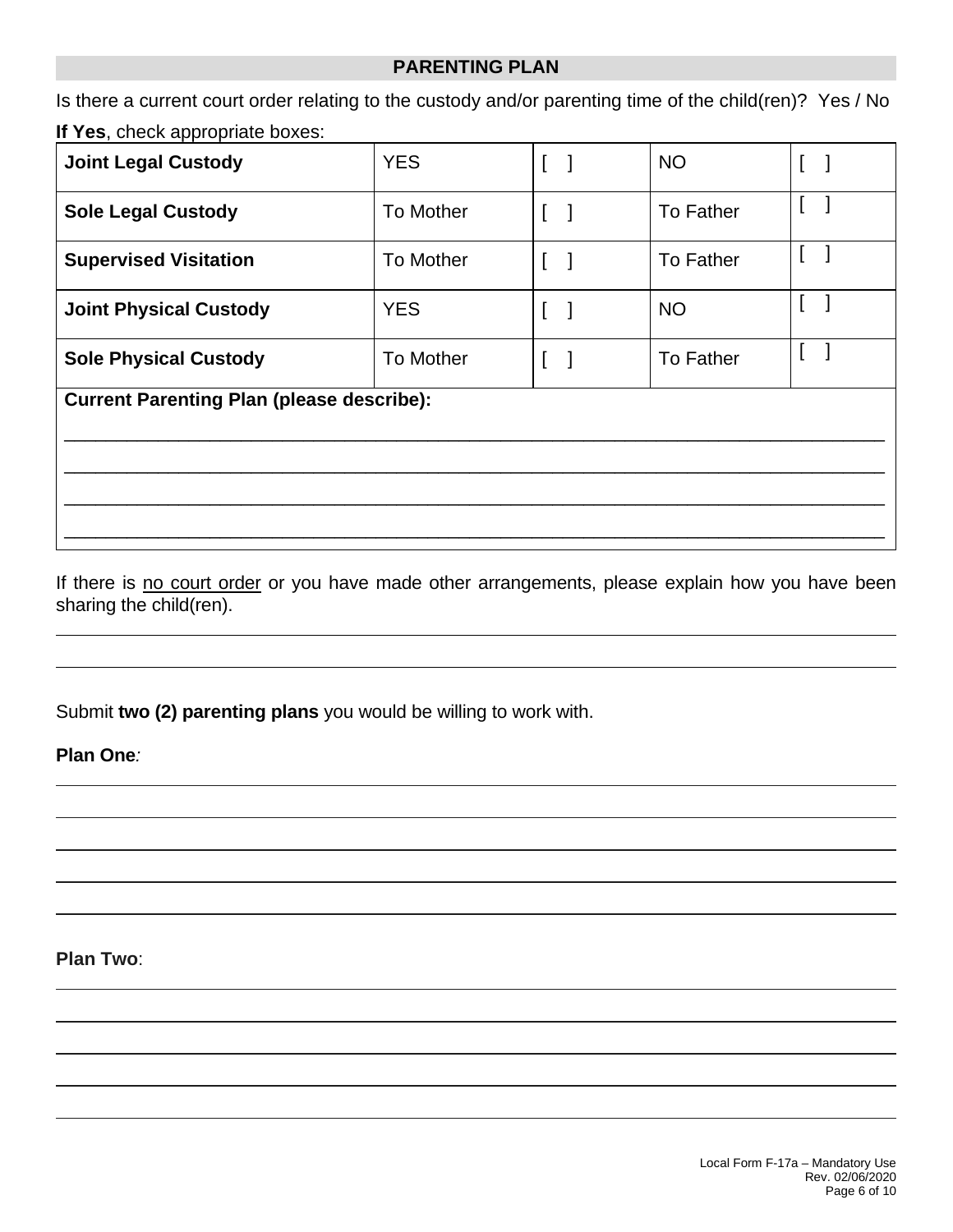### **LEGAL CUSTODY:**

- a. Pursuant to Family Code section 3003 **Joint Legal** Custody is defined as: Both parents shall share the rights and responsibility to make the major decisions relating to the health, education, and welfare of a child.
- b. Pursuant to Family Code section 3006 **Sole Legal** Custody is defined as: One parent shall have the right and responsibility to make the major decisions relating to the health, education, and welfare of a child.

### **PHYSICAL CUSTODY:**

- c. Pursuant to Family Code section 3004 **Joint Physical** Custody is defined as: Each of the parents shall have significant periods of physical custody. Joint Physical Custody shall be shared by the parents in such a way as to assure a child of frequent and continuing contact with both parents' subject to sections 3011 and 3020.
- d. Pursuant to Family Code section 3007 **Sole Physical** Custody is defined as: A child shall reside with and be under the supervision of one parent, subject to the power of the court to order visitation.

# **LEGAL AND PHYSICAL CUSTODY**

Given the above definitions, which custody do you request? (check appropriate box)

| Joint Legal Custody: [ | Sole Legal Custody: [ ] |  |
|------------------------|-------------------------|--|
|------------------------|-------------------------|--|

Joint Physical Custody: [ ] Sole Physical Custody: [ ]

Please explain your request:

 $\overline{a}$ 

 $\overline{a}$ 

 $\overline{a}$ 

 $\overline{a}$ 

Describe the parenting plan you think the other parent wants.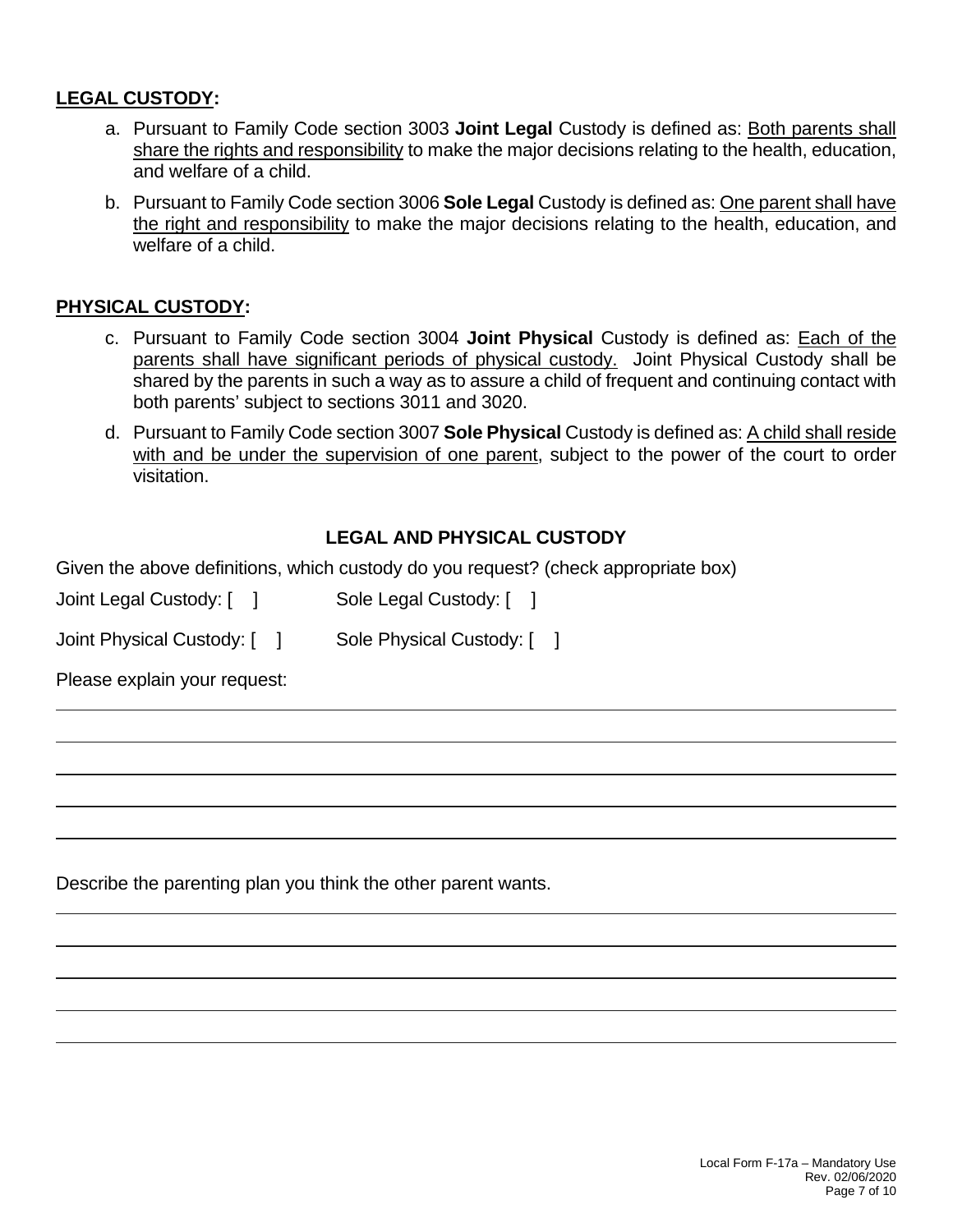| The following information will be used by the CCRC in assessing any history of domestic<br>violence and/or emotional abuse in the family so that:<br>• The information you provide on this form is NOT confidential. The CCRC may disclose any of<br>the information to law enforcement or child welfare agencies, and the information could be<br>used against you or the other parent in a criminal prosecution.<br>Any information you do provide must be true and accurate and not intended to mislead.<br>• You DO NOT have to answer the questions if you believe that by doing so, you may endanger<br>yourself or your children.<br>• This form is NOT required. If you choose not to answer any of the questions, it will not be<br>used against you by the CCRC. |
|----------------------------------------------------------------------------------------------------------------------------------------------------------------------------------------------------------------------------------------------------------------------------------------------------------------------------------------------------------------------------------------------------------------------------------------------------------------------------------------------------------------------------------------------------------------------------------------------------------------------------------------------------------------------------------------------------------------------------------------------------------------------------|
| Check here if you DO NOT wish to complete this form.                                                                                                                                                                                                                                                                                                                                                                                                                                                                                                                                                                                                                                                                                                                       |
|                                                                                                                                                                                                                                                                                                                                                                                                                                                                                                                                                                                                                                                                                                                                                                            |
| Has there been a history of domestic violence between you and the other parent? Yes / No                                                                                                                                                                                                                                                                                                                                                                                                                                                                                                                                                                                                                                                                                   |
| IF NO, PLEASE SIGN HERE <b>No. 1998</b>                                                                                                                                                                                                                                                                                                                                                                                                                                                                                                                                                                                                                                                                                                                                    |
|                                                                                                                                                                                                                                                                                                                                                                                                                                                                                                                                                                                                                                                                                                                                                                            |
| IF YES, PLEASE COMPLETE THE FOLLOWING QUESTIONS:                                                                                                                                                                                                                                                                                                                                                                                                                                                                                                                                                                                                                                                                                                                           |
| Is there a domestic violence restraining order in effect? Yes / No                                                                                                                                                                                                                                                                                                                                                                                                                                                                                                                                                                                                                                                                                                         |
|                                                                                                                                                                                                                                                                                                                                                                                                                                                                                                                                                                                                                                                                                                                                                                            |
|                                                                                                                                                                                                                                                                                                                                                                                                                                                                                                                                                                                                                                                                                                                                                                            |
| Is/are the child(ren) protected? Yes / No                                                                                                                                                                                                                                                                                                                                                                                                                                                                                                                                                                                                                                                                                                                                  |
| Is there a criminal protective order in effect? Yes / No                                                                                                                                                                                                                                                                                                                                                                                                                                                                                                                                                                                                                                                                                                                   |
|                                                                                                                                                                                                                                                                                                                                                                                                                                                                                                                                                                                                                                                                                                                                                                            |
| Were police called? Yes / No If Yes, how many times? _____________                                                                                                                                                                                                                                                                                                                                                                                                                                                                                                                                                                                                                                                                                                         |
| Were charges filed? Yes / No If Yes, for what? _________________________________                                                                                                                                                                                                                                                                                                                                                                                                                                                                                                                                                                                                                                                                                           |
| Have you received medical care from a doctor or hospital due to injuries resulting from domestic violence?<br>Yes / No                                                                                                                                                                                                                                                                                                                                                                                                                                                                                                                                                                                                                                                     |
| If Yes, please describe:                                                                                                                                                                                                                                                                                                                                                                                                                                                                                                                                                                                                                                                                                                                                                   |

If you are a victim of and/or have a restraining order regarding domestic violence, per Family Code sections 3181 and 6303(c) you have the right to have a support person in the CCRC session and to meet separately.

I would like to meet separately. I am willing to meet together with the other parent.

You may request that a bailiff escort you from the courthouse to your transportation if available.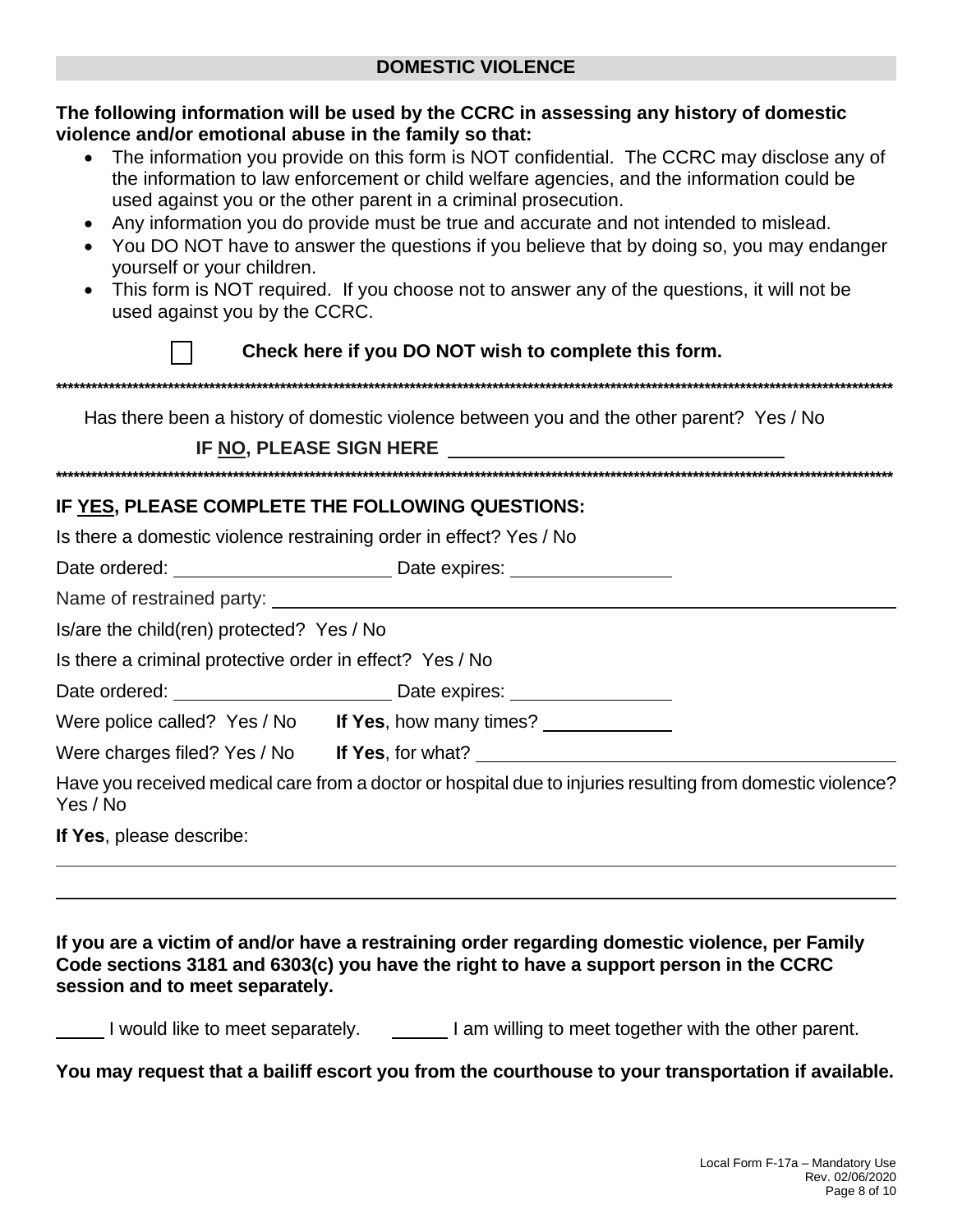# **DOMESTIC VIOLENCE QUESTIONNAIRE**

**DIRECTIONS:** Please put a check mark in the appropriate box(es). If the behavior happened more than once, please enter the number of times.

| <b>Event</b>                                                     | <b>Other Parent</b><br>Has | Child(ren)<br>Present?   |               | # Times during<br>past 12 months | # Times in the<br>past five (5)<br>years |
|------------------------------------------------------------------|----------------------------|--------------------------|---------------|----------------------------------|------------------------------------------|
| Pushed, shoved, slapped, etc.<br>1.                              |                            | YES[]                    | <b>NO [ ]</b> |                                  |                                          |
| Grabbed, dragged, or kicked<br>2.                                |                            | YES[]                    | <b>NO [ ]</b> |                                  |                                          |
| Pulled hair, bit, etc.<br>3.                                     |                            | YES[]                    | <b>NO [ ]</b> |                                  |                                          |
| Choked, strangled, etc.<br>4.                                    |                            | YES[]                    | <b>NO [ ]</b> |                                  |                                          |
| Drove recklessly to frighten<br>5.<br>other parent/child(ren)    |                            | YES[]                    | <b>NO [ ]</b> |                                  |                                          |
| <b>Burned anyone</b><br>6.                                       |                            | YES[]                    | <b>NO [ ]</b> |                                  |                                          |
| <b>Threw things</b><br>7.                                        |                            | YES[]                    | <b>NO[ ]</b>  |                                  |                                          |
| <b>Physically forced sex</b><br>8.                               |                            | YES[]                    | <b>NO[ ]</b>  |                                  |                                          |
| <b>Destroyed property</b><br>9.                                  |                            | YES[]                    | <b>NO[ ]</b>  |                                  |                                          |
| 10. Used weapon against                                          |                            | YES[]                    | <b>NO[ ]</b>  |                                  |                                          |
| 11. Received broken bones or<br>head injury                      |                            | YES[]                    | <b>NO [ ]</b> |                                  |                                          |
| 12. Abused during pregnancy                                      |                            | YES $[ ]$                | <b>NO[ ]</b>  |                                  |                                          |
| 13. Was a child(ren) harmed as a<br>result of domestic violence? | <b>NO [ ]</b>              | YES [ ] (Please Explain) |               |                                  |                                          |

# **PHYSICAL ABUSE**